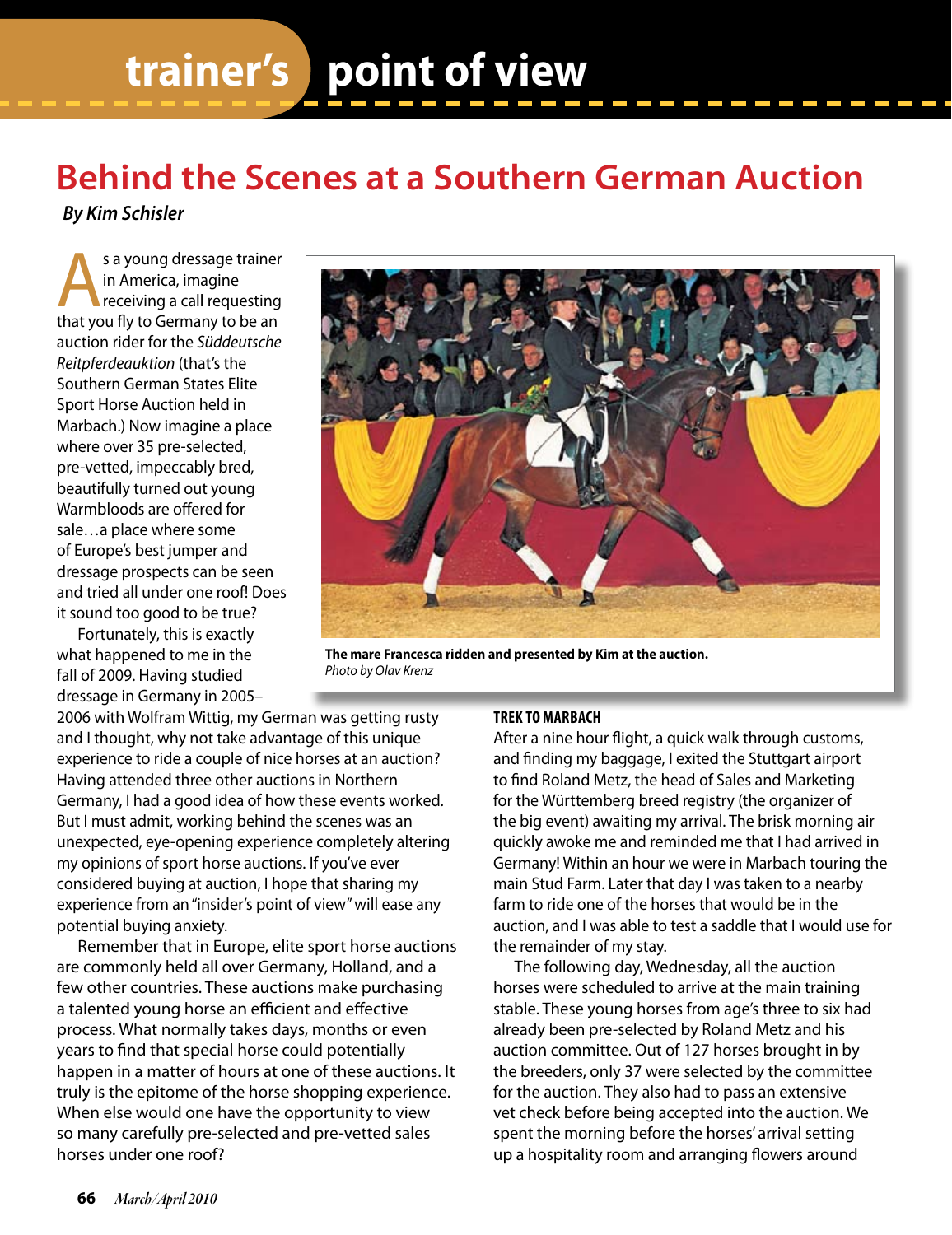the arena. Once all the horses arrived, they were ridden in front of the vet for a final inspection.

#### **Preparing the Horses**

The next couple of days as the horses became acquainted with their new setting, we had a chance to get to know each of them under saddle. There was 18 days to ride and prepare them for the auction. On Friday we teamed up in groups of three to five for our first training session with our coach, Jörg Schröder. His role was to polish the overall picture so

that we presented the horses to the best of their ability. With only five dressage riders and nearly 18 dressage auction horses we ended up having a few group lessons that afternoon. Only three of the four jumper riders were available to ride in the weeks prior to the auction so we found ourselves riding the jumpers as well.

One of my favorite memories was an afternoon ride on Pondus, a five year old gelding by Power Pilot x Larome. Wolfgang Arnold, the head jumper rider, set up a grid

for us to jump through. As he continued building the grid, he managed to squeeze in an oxer at the end that was nearing four feet in height! It was quite the entertainment for anyone watching us "dressage riders" riding over the fences. My background is in three-day eventing, and I still jump the young dressage horses at home on a weekly basis for fun, but it has been awhile since I remember cantering down to such a big oxer. Plus normally I wouldn't jump horses while wearing my tall stiff König dressage boots with such short stirrups. The blisters behind my knees were all the proof that we needed to show what fun we had that afternoon!

## **First Presentation**

Our first presentation of the horses to the public was held on Sunday evening (13 days before the auction) at the indoor

*"*What normally takes days, months or even years to find that special horse could potentially happen in a matter of hours at one of these auctions.*"*  $C<sub>3</sub>$  $\Omega$ 

instruction in German.

The warm-up arena was the place to be though! A 20 x 40 meter indoor arena adjacent to the big indoor arena was used for warming up the horses. At any given moment, there would be eight or more horses in the warm-up with a jump in the middle and multiple people to dodge. Each group of horses was presented in the main arena to the public for about five minutes, so there were owners and grooms constantly bringing new horses into

arena, which was located about a quarter of a mile from the training arena and stables. Believe it or not, we would hack these young horses on the sidewalk in the dark across railroad tracks with cars and buses passing us to get to the auction indoor! These young horses had great minds and had been exposed to so much already that they handled it superbly. I was amazed at how sensible they were! For the presentation, two or three horses would be in the main arena at the same time with the commentator giving us



**Presentation of Belini, the top selling horse at the 2009 Marbach auction.**  *Photo by Olav Krenz*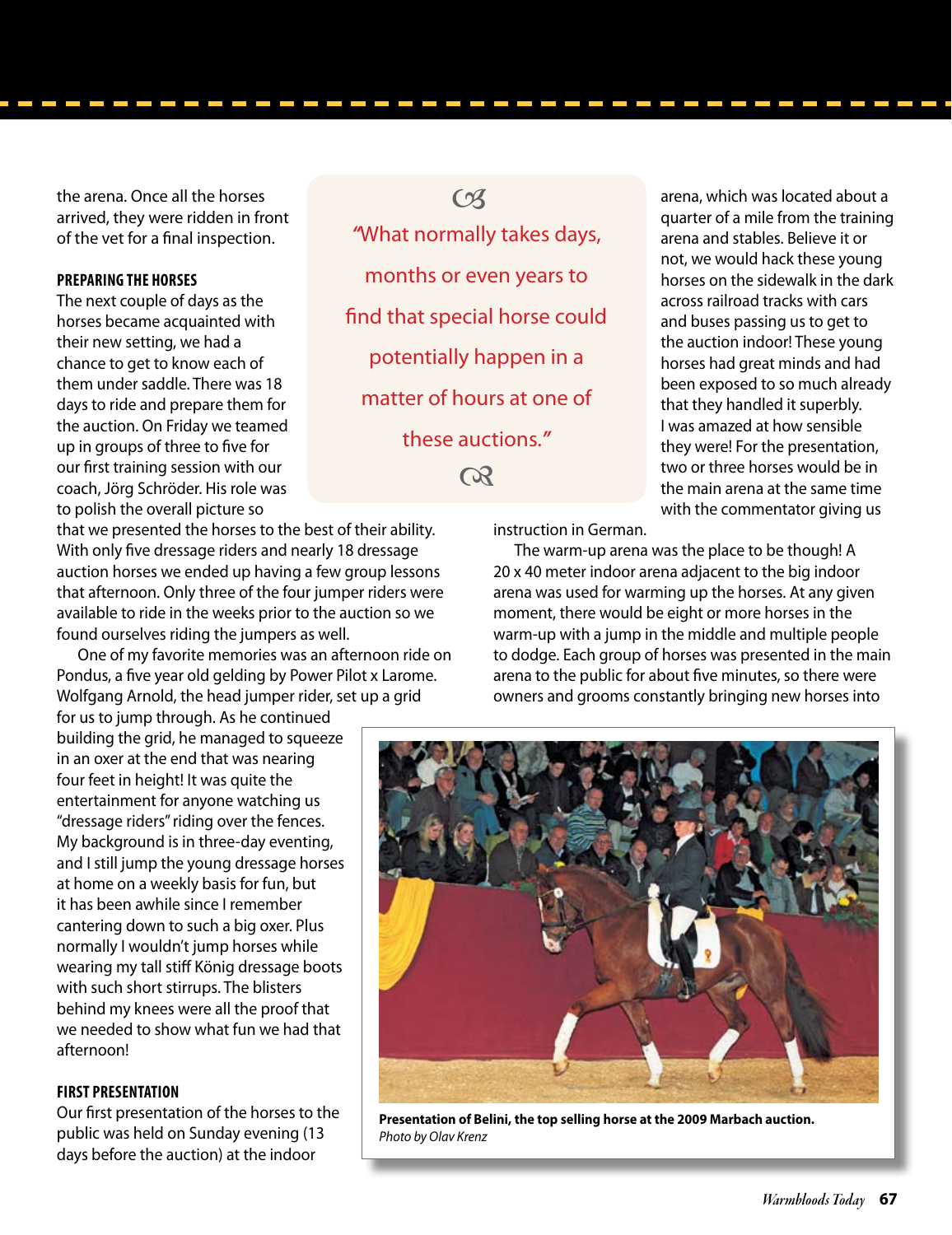the warm-up to swap with horses that had already been presented.

We were all dressed in our show attire and all the horses were braided. It was very exciting and very wellorganized so things ran smoothly giving the potential buyers a first glance at these talented young horses.

#### **Trials**

Once the horses had been presented to the public, clients began to arrive to try the sale horses under saddle. The following Tuesday and Wednesday there was an open training session where the public could watch our rides with our coach, Jörg Schröder. Then on the following Sunday there was another formal presentation to the public with live streaming on the internet so that even my family and friends in the United States could watch the presentation from the comfort of their living rooms. As the auction date drew closer, more and more clients showed up to try the horses. The more popular horses were tried more often than the less popular horses. I noticed that they began to show signs of fatigue after two weeks of consistent work.

On Thursday night before the Friday night Gala, we rode all the horses in the main auction arena so they could see the new additions, which included a grandstand, VIP tables, new lighting, plants, decorations, and a much smaller area to ride. Anticipation was rising as Friday



**Cell phone picture taken while Kim was hacking on horseback between the training barn and the auction arena.**

arrived. There was an excitement in the air as a huge group of potential buyers gathered in the middle of the training arena trying multiple horses, many for a second or third time, before the Gala festivities started.

#### **Evening Festivities**

The Gala night started in the main auction indoor under a light show. It had a party atmosphere, and there was an entire night of presentations and exhibitions that had been organized for the audiences viewing pleasure. My job was to ride the horses that I would be presenting the following day in the auction. There was an announcer; there was music; there was a crowd; there was clapping; there was energy in the air, and the horses could feel it! It was so much fun to be a part of a night like this.

Two of the black auction horses wore white bandages and performed a pas-de-deux under a black light. A few of the jumpers were brought out to jump a laser light. One of the most entertaining moments of the night came when a group of Icelandic horses raced around the small arena being steered by Jörg Schröder and the breeders who were honored for their achievements in 2009, all while trying not to spill their beer! After all, it is Germany, and riding at full tilt with a stein filled to the brim is almost a tradition. The grandstand was packed, and the VIP tables were overflowing with guests and champagne. And this was just the beginning.

After the festivities in the indoor arena, the horses were put away and the party moved over to the giant tent next to the outdoor stadium. Under the tent, there were food vendors, bars, tables, a band and a dance floor. We celebrated the birthday of Susanne Lauda, the Württemberg contact that lives in the U.S., and we danced the night away!

Just when I was ready for bed, I was informed that after the 'after-party,' the riders have a tradition of returning to the house, in walking distance, to continue celebrating. Needless to say, Saturday morning came too early!

## **Auction Success**

By 7:00 a.m., we were to be the barn because there was one last presentation of horses to the public at 11:00 a.m. with the auction finally starting at 2:00 p.m. After two and a half weeks of 12–14 hours a day in the stable, we were all a bit exhausted. The horses were tired too, but the excitement was still in the air.

The price highlight of the auction went to Belini, a three year old chestnut gelding by Brentano II x Walsrode. He sold for 106,000 Euros to a family from England. As a comparison, the year before, the most expensive horse sold for almost twice as much. Ludger Beerbaum had purchased that jumper stallion which was the 2008 licensing champion Con Chello (Chello x Come On).